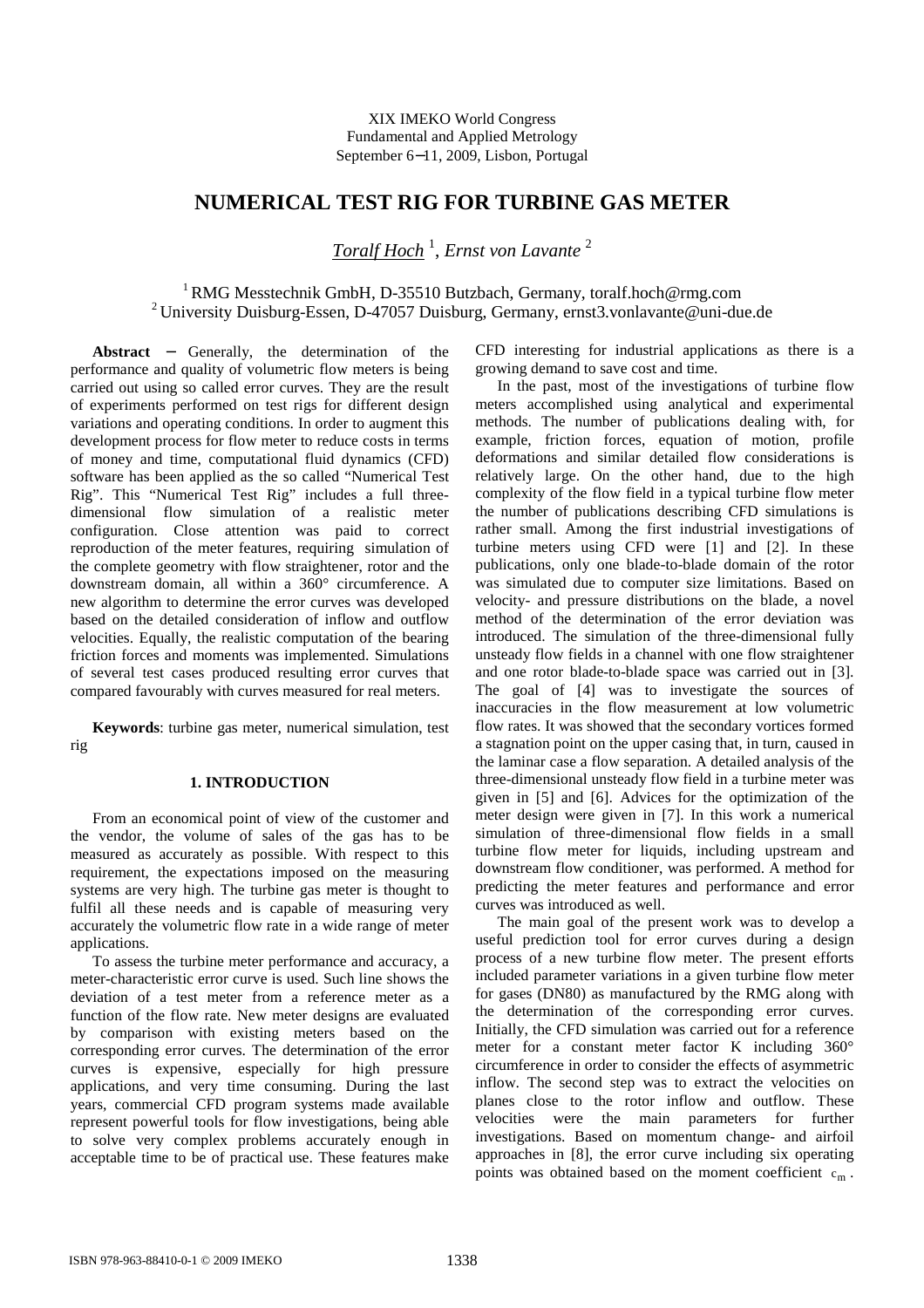The resulting value included correction for bearing friction. The error curves were normalized by  $Q_{max}$ , making comparison of the relative curves for different design and operation cases plausible.

## **2. NUMERICAL SIMULATION**

#### *Pre-processing*

Due to the complexity of the model and in order to save time, the turbine gas meter was designed using professional Computer Aided Design Software (CAD) and subsequently exported into a mesh generator. No design simplifications were implemented. The current grid generator, made the production of unstructured meshes for three domains (flow straightener, rotor and tailing domain) with 4.7 million nodes possible, considering the proper boundary layer resolution, see Fig. 1.



Fig. 1 Complete geometry used in the simulation (flow straightener, rotor and downstream domain)

#### *Solver*

In the present investigation, the commercial solver CFX was used, together the necessary definitions of the boundary conditions. These had to include the flow straightener inflow velocity, static pressure at the outflow and the rotor speed. The later analysis algorithm based on constant meter factor K made the formulation of the boundary conditions easier. The chosen turbulence model was the wall-distance free SST. Calculation time was approx. seven hours per operation point. The error curve was constructed from six points (5%, 10%, 25%, 40%, 70% and 100% of  $Q_{\text{max}}$ )

#### *Post-processing*

For formation of the error curve, the velocities in the inflow and outflow planes in front and back of the rotor must be determined, see Fig. 2. The torque on rotor blades and rotor hub was equally important due to the presence of significant friction forces.



Fig. 2 Planes at inflow and outflow of the rotor

### **3. ANALYSIS ALGORITHM**

The present investigation was based on the assumption of an ideal meter, meaning that the driving moments (momentum change and lift forces) and braking torques (form drag and friction forces) were in equilibrium. Turbine flow meters are a special version of turbines since the mechanical work has to be zero. An ideal meter would have a constant K-factor. In reality, however, mechanical work is needed to overcome the braking torque due to friction. The flow passes the cascade of the gas meter while being subjected to losses. The velocity decreases during the flow through the meter due to energy conversion in heat (dissipation). The analysis algorithm was based on an assumption that all the losses impose a reduction of the total pressure, thus causing a velocity reduction in the nearly incompressible flow. According to previous explanations the velocity difference can be used as a criterion for the meter evaluation. In engineering praxis, however, it is customary to use dimensionless parameters for comparisons of different configurations, leading to a somewhat different approach. The dimensionless relative moment coefficient  $c_m$ was employed as it includes the influence of the inflow and outflow velocity distributions.

A typical error curve diagram displayes the volumetric flow deviation of test flow meter from a reference meter with a known relative measurement error. In this work, the relative error was substituted by the dimensionless moment coefficient  $c_m$ . For ideal conditions, the moment should be close to zero and the deviation is the difference from the real error curves. Reference (1) introduced a similar approach by computing the moment *M* from density  $\rho$ , inflow velocity  $u_{in}$  in the reference plane, projected area *A* and the cord length of the rotor blade *Lblade* .

$$
M = c_m \cdot \frac{\rho}{2} \cdot u_{in}^2 \cdot A \cdot L_{black}
$$
 (1)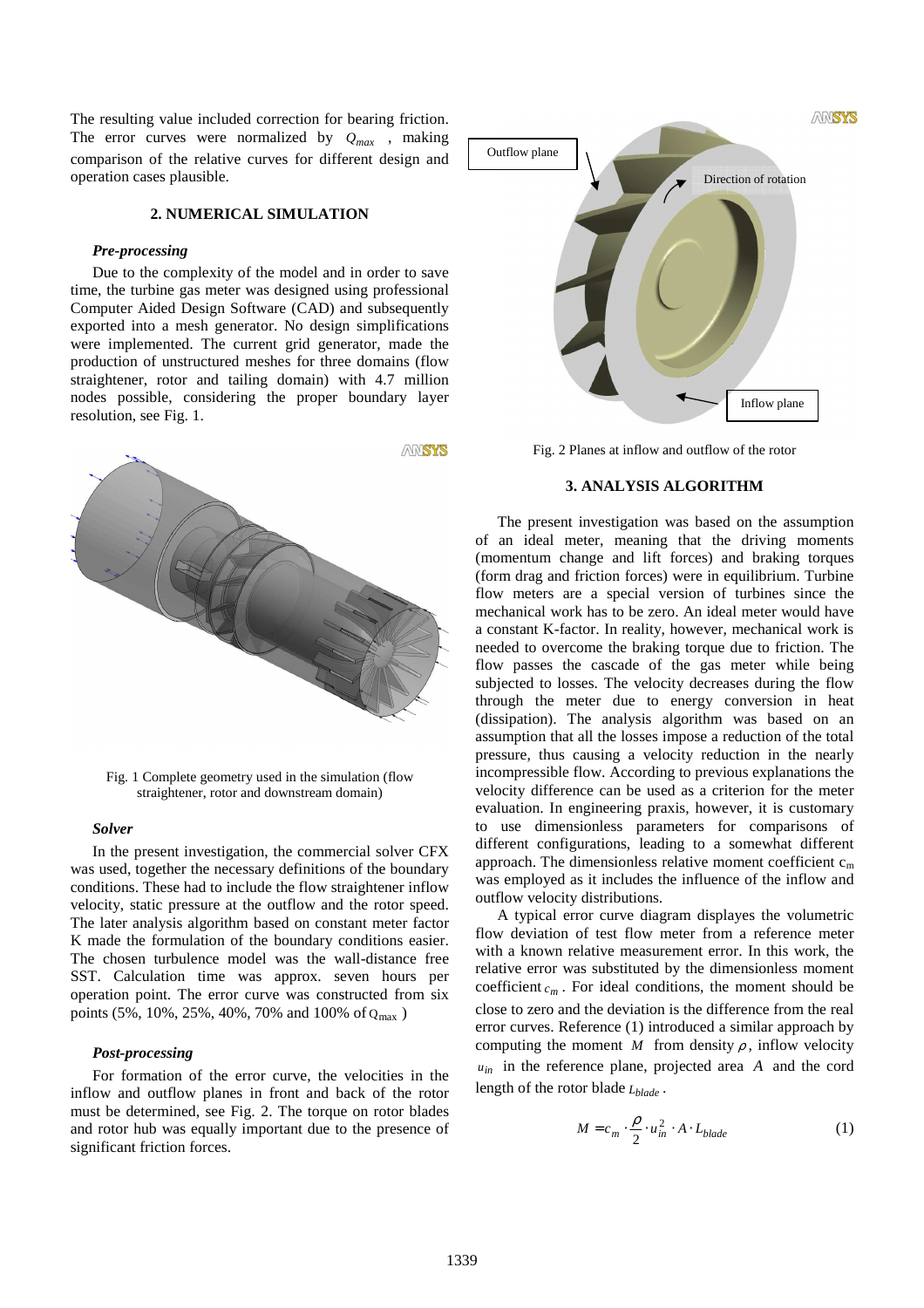The main assumption was that moments due to momentum change  $M_m$  or aerodynamic forces  $M_a$  complement each other and are thus averaged, resulting in equation (1a)

$$
M = M_m + M_a = c_m \cdot \frac{\rho}{2} \cdot u_{in}^2 \cdot A \cdot L_{black}
$$
 (1a)

Under the assumption that the total torque on the rotor is a superposition of drag and lift forces, the torque due to drag forces (viscosity forces due to friction, form drag forces) was computed using eq. (2), where  $r_{tip}$  and  $r_{hub}$  were the radii of the blade root and blade tip. In eq. (2), *uout* was the outflow velocity on reference plane, the blade stagger angel was  $\beta$ ,  $A_{ref}$  was the area of the reference plane and  $\omega$  was the angular velocity of the rotor [8]:

$$
M_{m} = -\int_{r_{hub}}^{r_{inp}} \rho \cdot u_{out}^{2} \cdot (tan \beta) \cdot r \cdot dA_{ref} + \int_{r_{hub}}^{r_{inp}} \rho \cdot u_{in} \cdot \omega \cdot r^{2} \cdot dA_{ref} (2)
$$

which, after integration, yields

$$
M_m = -\rho \cdot u_{out}^2 \cdot \tan\beta \cdot r \cdot A_{ref} + \rho \cdot u_{in} \cdot \omega \cdot r^2 \cdot A_{ref}
$$
 (2a)

The lift forces occured due to velocity differences on rotors measured at the front and back surfaces. Equation (3) uses this relationship to compute the aerodynamic moment for number of rotor blades  $n$ , relative velocity  $u_{in,rel}$  (with  $u_{in} = u_{in, rel}$ , for no preswirl), lift force coefficient  $C_L$ , drag force coefficient  $C_D$ ,  $\phi = \beta - \alpha$  ( $\beta$  = stagger angle of rotor blade,  $\alpha$  = angle of attack of incoming flow).

$$
M_{a} = \int_{r_{hub}}^{r_{tip}} \frac{1}{2} \cdot n \cdot \rho \cdot u_{in, rel}^{2} \cdot L_{blade} \cdot (-C_{L} \cos \phi + C_{D} \sin \phi) \cdot r \cdot dr \text{ (3)}
$$

resulting after integration in

$$
M_{a} = \frac{1}{2} \cdot n \cdot \rho \cdot u_{in,rel}^{2} \cdot L_{black} \cdot (-C_{L} \cos \phi + C_{D} \sin \phi) \cdot \left(\frac{r_{tip}^{2}}{2} - \frac{r_{hub}^{2}}{2}\right)
$$
\n(3a)

Averaging both moments results in

$$
c_m = \frac{M_m + M_a}{\frac{\rho}{2} \cdot u_m^2 \cdot A \cdot L_{black}}
$$
 (3b)

which, after substitution of the proper expressions gives *c<sup>m</sup>* as:

$$
c_m = \left(-\frac{2 \cdot r \cdot \tan \beta}{L_{black}} \cdot \frac{u_{out}^2}{u_{in}^2} \cdot \frac{A_{ref}}{A}\right) + \left(\frac{2 \cdot \omega \cdot r^2}{L_{Blade} \cdot u_{in}} \cdot \frac{A_{ref}}{A}\right) + \dots
$$

$$
\dots + \left(\frac{n}{A} \cdot \frac{u_{in,rel}^2}{u_{in}^2}\right) \left(-C_L \cdot \cos \phi + C_D \cdot \sin \phi\right) \left(\frac{r_{up}^2}{2} - \frac{r_{hub}^2}{2}\right) \tag{3c}
$$

For a more realistic determination of the total moment, the bearing friction  $M_{reib}$  was added to the above moment as a correction term. Equation (4a) shows the four most important types of friction. The main moments were rolling friction  $M_{rr}$ , dynamic friction  $M_{sl}$ ,  $M_{seal}$  friction of seals and *M drag* losses caused by flow of lubrication oil. These moments decreased the rotor speed. The bearing friction depended on, for example, the radial and axial forces, the kinematic viscosity, bearing diameters and other parameters [9]:

$$
M_{reib} = M_{rr} + M_{sl} + M_{seal} + M_{drag}
$$
 (4a)

The rolling and dynamic friction forces considered as the most influential ones, the remaining were neglected. The correction term  $c_{m, friction}$  becomes

$$
c_{m, friction} = \frac{M_{rr} + M_{sl}}{\frac{\rho}{2} \cdot u_{in}^{2} \cdot A \cdot L_{blade}}
$$
 (5)

The total relative moment coefficient was finally given by equation (5a)

$$
c_{m,gesamt} = c_m - c_{m, reib}
$$
 (5a)

The rolling frictions was defined by equation (6)

$$
M_{rr} = G_{rr} \cdot \left(v \cdot n_{speed}\right)^{0.6} \tag{6}
$$

with  $G_{rr}$  being the dimensionless rolling friction base value,  $\nu$  the kinematic viscosity (mm<sup>2</sup>/s) and  $n_{speed}$  the rotor speed  $(min^{-1})$ .

The dynamic friction was defined in equation (7)

$$
M_{sl} = G_{sl} \cdot \mu_{sl} \tag{7}
$$

with  $G_{sl}$  the dimensionless dynamic friction base value and  $\mu_{sl}$  the coefficient of sliding friction.

The rolling friction was defined in equation (8)

$$
G_{rr} = R_1 \cdot d_m^{1,96} \cdot \left( F_r + \frac{R_2}{\sin \alpha} \cdot F_a \right)^{0.54}
$$
 (8)

with  $R_1$  and  $R_2$  as dimensionless design coefficient,  $d_m$ average radius of rotor (m),  $F_r$  - force in radial and  $F_a$ force in axial direction (N) and  $sin \alpha$  defined in equation (9) as

$$
\sin \alpha = 24.6 \cdot \left(\frac{F_a}{C_0}\right)^{0.24} \tag{9}
$$

with  $C_0$  as static load rating (kN).

The dimensionless dynamic friction base value was assumed to be defined in equation (10)

$$
G_{sl} = S_1 \cdot d_m^{-0.145} \cdot \left( F_r^5 + \frac{S_2 \cdot d_m^{1.5}}{\sin \alpha} \right)^{\frac{1}{3}}
$$
(10)

with  $S_1$  and  $S_2$  are dimensionless coefficients depending on bearing.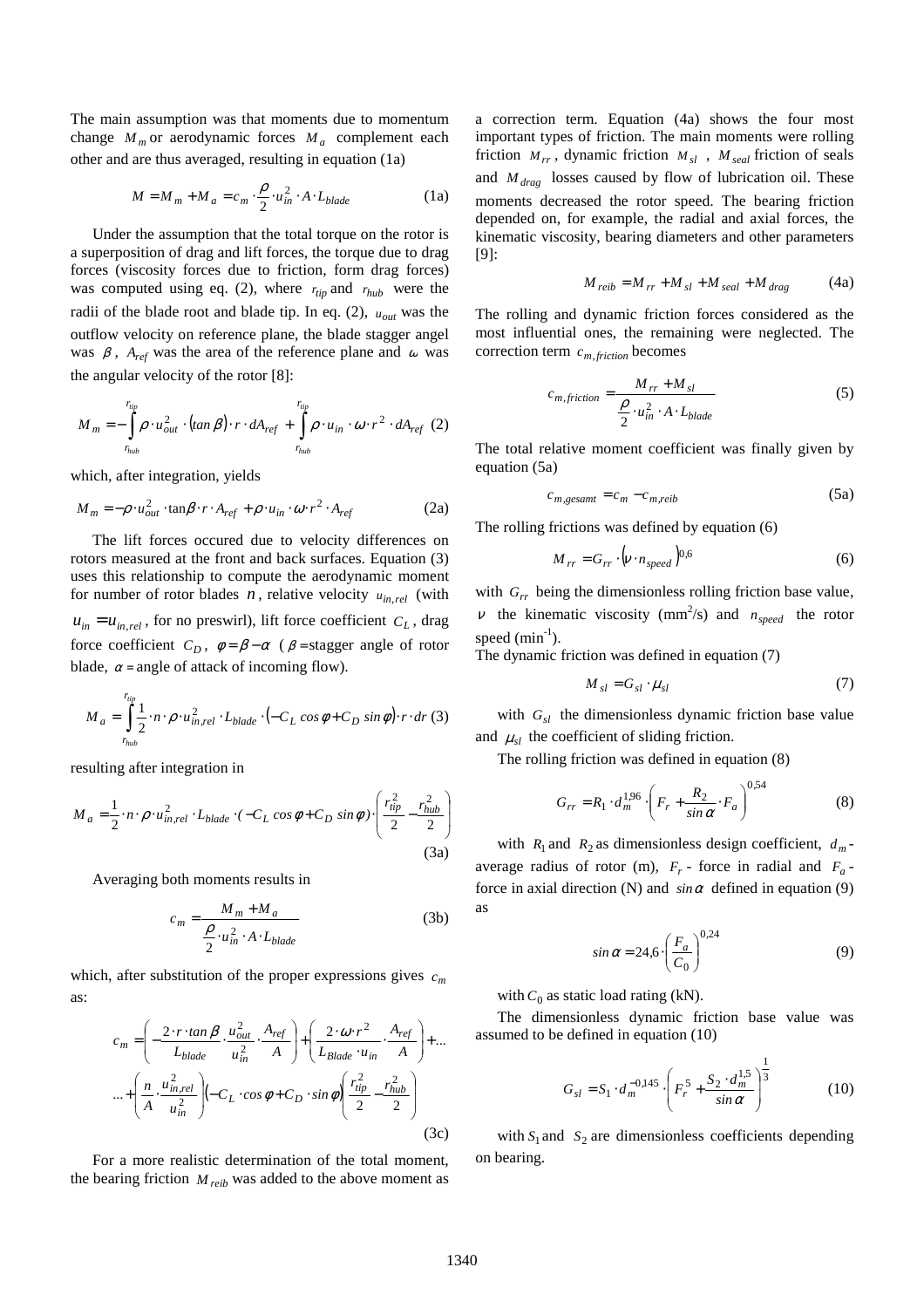## **4. RESULTS**

The aim of this work was the reproduction of an error curve for a typical turbine flow meter. A measured error curve for a meter with diameter DN80 (pressure 1 bar, medium air) is shown in Fig. 4, [10]. In this diagram, the deviation depending on flow rate is given. The behaviour of the meter was related to bearing friction forces, non-linear relation between inflow profile, viscosity, turbulence and flow rate. Optimally, an almost linear error curve should exist in a measurement range between 1:10 and 1:20. The typical strong increase of the negative deviation was due to the growing influence of friction. The slightly nonlinear profile at 70 % of Qmax is not understood yet.

In comparison, Fig.5 shows a simulated moment coefficient for turbine gas meter DN80 (diameter 0,074m), pressure 1bar air and maximum volume flow rate of  $250 \, m^3 h^{-1}$ . The maximum rotor speed was  $10.200 \, \text{min}^{-1}$ . The abscissa shows the volume flow rate in percent and the ordinate displays the dimensionless relative moment coefficient. The curves were normalized by the maximum flow rate, giving relative results.

In post-processing the planes of interests were flexibly defined. The inflow velocity at volume flow rate  $250 \text{ m}^3/\text{h}$ was  $41.97 \text{ ms}^{-1}$  and the outflow velocity was  $32.51 \text{ ms}^{-1}$ . In Fig. 3 one can observe the result of flow speed visualization. For clarity, the rotor blades were not included. As mentioned above and expected, the velocity decreases throughout the cascade as a result of frictional losses. Local flow speed acceleration at the leading edges of rotor blades was clearly visible.



Fig. 3 Flow velocity visualization in the inflow and outflow planes at maximum volumetric flow of  $250 \text{ m}^3/\text{h}$ 



Fig. 4 Real error curve of turbine gas meter DN80 at 1 bar, air



Fig. 5 Simulated moment coefficient curve of turbine gas meter DN80 at 1bar, air

As testing procedure the rotor speed was adjusted in order to achieve an almost ideal error curve. At 10 % of  $Q_{max}$  the rotor speed had to be increased from 1020 min<sup>-1</sup> to 1040 min-1, at 25 % *Qmax* the rotor speed decrease was from 2550 min<sup>-1</sup> to 2510 min<sup>-1</sup> and at 40 % of  $Q_{max}$  the rotor speed had to decrease from  $4070 \text{ min}^{-1}$  to  $4040 \text{ min}^{-1}$ . Fig. 6 shows the adjusted curve (dotted line) in comparison to the original curve.



Fig. 6 Rotor speeds for as a function of flow rate

In reality, the meter should retain its correct behaviour even in presence of disturbed inflow profiles. [11]describes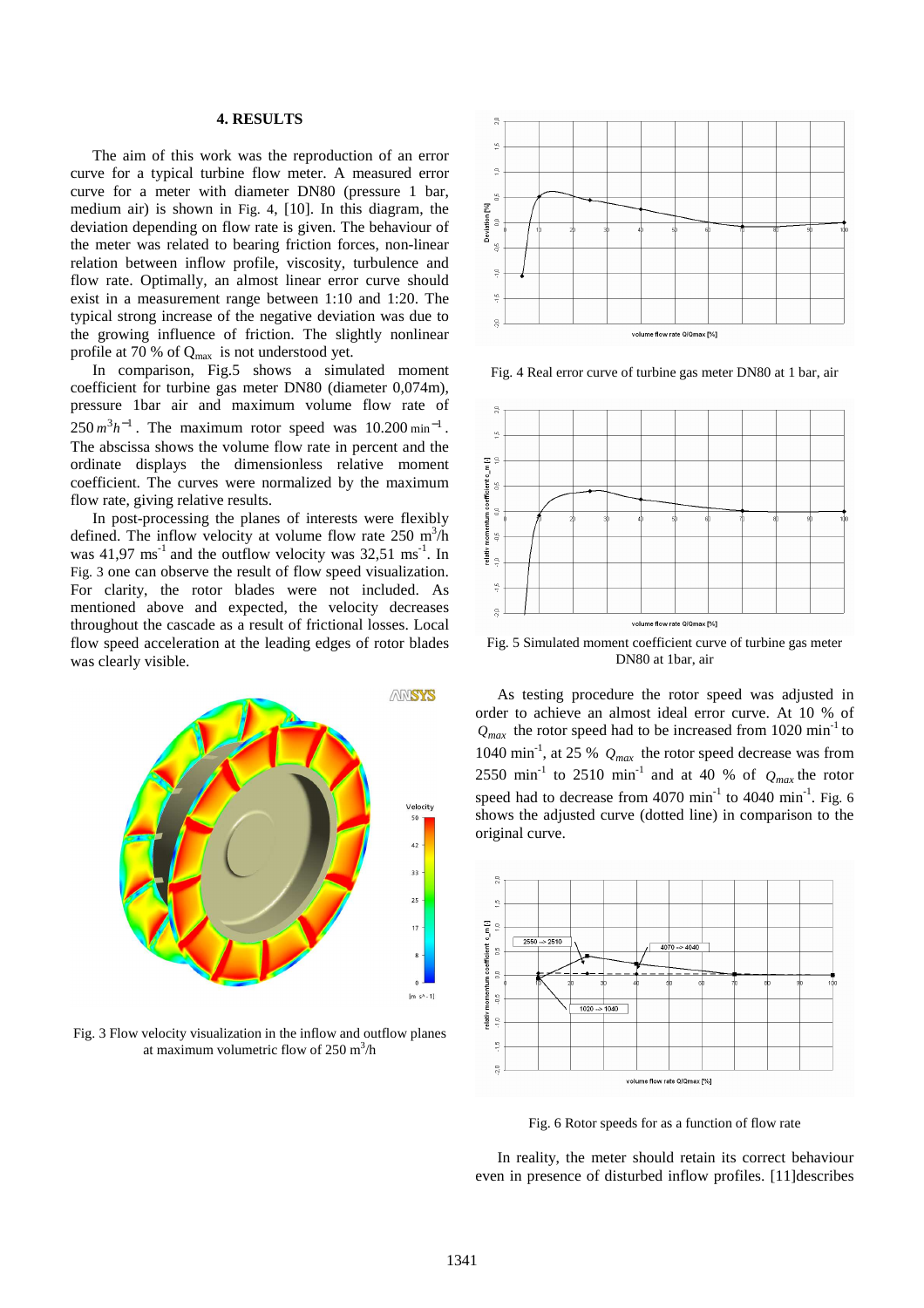a test procedure for mildly as well as severely disturbed inflows. This test standardized and generates the highest swirl and flow profile deformation. The mild disturbance was produced by a bend using a pipe of the same diameter as the meter. To simulate a control device as hardest predisturbance a two-elbow with semi cover plate will be used, please see Fig. 7.



Fig. 7 Test configuration, OIML left-swirl high level disturbance [11]

The present CFD-simulation of the above configuration generated a double-vortex system with an almost radial flow. Near the pipe wall the fluid flowed parallel to the wall. The direction of rotation depended on the direction of the incoming flow into the given configuration. The direction of the swirl rotation depends directly on the direction of the incoming flow. The resulting flow field at the inflow was used subsequently in the present work in order to investigate the capability of the present method to account for upstream disturbances.



Fig. 8 Flow field visualized by vectors of velocity after severe incoming disturbance

 Generally, in the case of swirl rotating in the opposite direction of the rotor, the rotor speed was reduced. The error curve consequently moved in negative direction because the rotor was decelerated. This phenomenon was reproduced by the present method, as can be clearly seen in Fig. 9



Fig. 9 Simulated curve under left-swirl high-level disturbance (dotted line)

The simulated errror curve in Fig.5 displays a satisfactory correlation to the measured curve, except for a region at flow rates between 5% and 10%. The reason for this discrepancy could be that the assumption of the constant meter factor K in this area was inadequate and the mechanical friction was overestimated.

The practical meaning of the deviation of the rotor speed from the desired value at which the total moment is zero can be seen in Fig. 6. Here, the rotor speed has been modified (increased or decreased) in order to obtain zero torque. The amount of speed correction is shown in this picture for the corresponding flow rates. An ideal meter would dynamically adjust the rotor speed to enforce strictly linear behaviour, but this procedure would require rather complex mechanism with moving parts, which would be neither practical nor according to the law.

The simulated curve, Fig. 9, obtained for strong disturbances upstream of the meter shows the correct tendency, but the predicted deviation was overestimated. The reason could be insufficient grid resolution within the meter, as many computational cells were needed for the simulation of the flow upstream of the meter.

In general, the "Numerical Test Rig for Turbine Gas Meter" worked very well. For special problems such as disturbed inflow conditions, the results were quantitatively in good agreement with the corresponding experimental data. However, twenty-six input parameters were to be specified for one given simulation. They all influence the subsequent simulation and its results to some degree and should be chosen with care.

In Fig. 10 an example of a parameter study is shown. Here, three geometric parameters in the gas meter were varied. Their effect on the meter behaviour can be estimated by carefully regarding the quality of the resulting plot of the error curve.